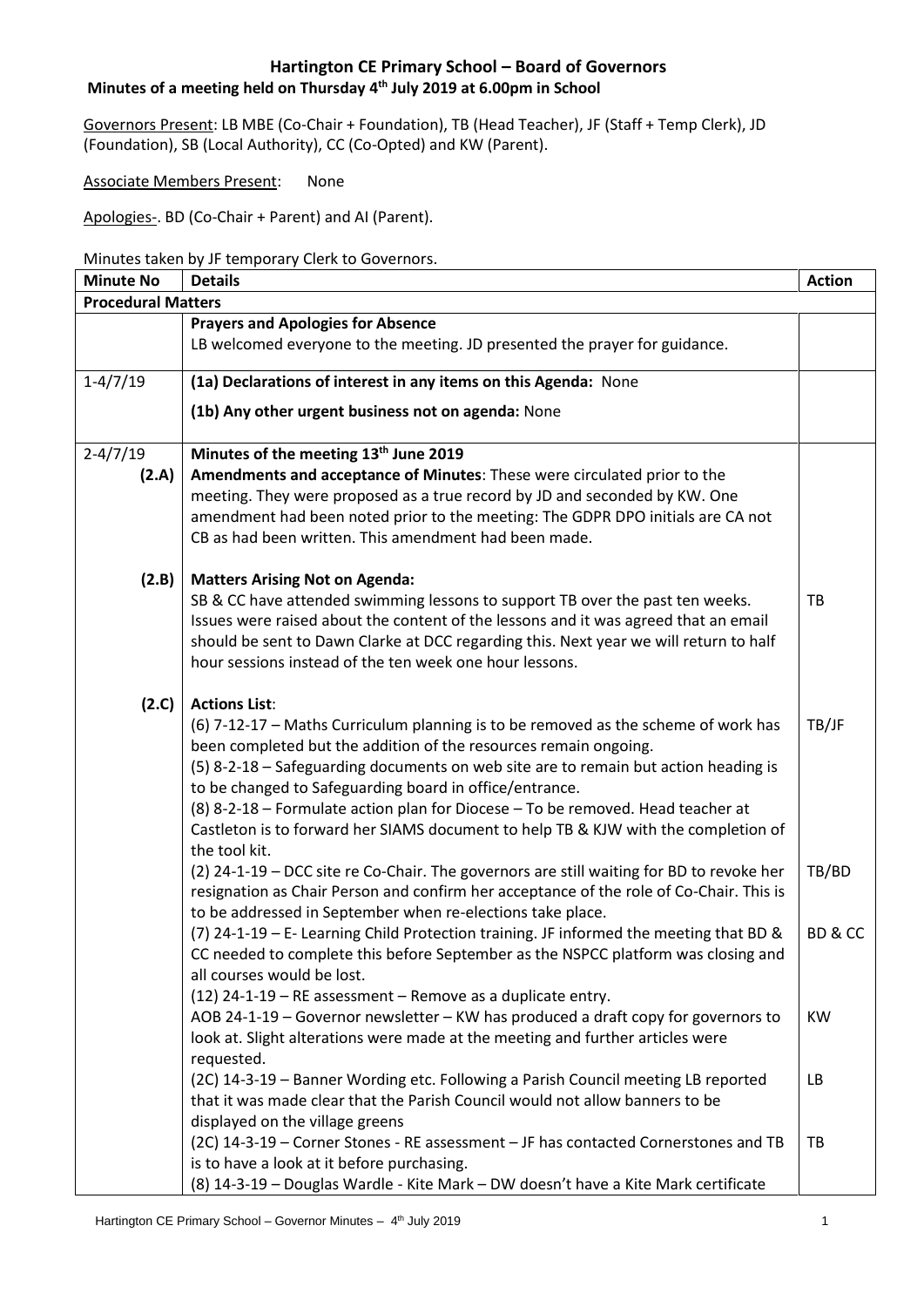|            | just a City & Guilds qualification. It was agreed that he could make it and Dave<br>Chadwick or Mark Rushworth could certify the construction.<br>(4) 13-6-19 - Family support worker - Agenda Item.<br>(5c) 13-6-19 - GDPR certificates of training not available - All Governors to watch | JF |
|------------|---------------------------------------------------------------------------------------------------------------------------------------------------------------------------------------------------------------------------------------------------------------------------------------------|----|
|            | GDPR videos on line at September meeting.<br>(5c) 13-6-19 - GDPR training for Governors - JF has downloaded some dates from the<br>S4S site and will email them out to Governors.                                                                                                           | JF |
|            | (8) 13-6-19 - Archdeacon Carol is to attend school on the 11-9-19 to have lunch then<br>undertake a collective Worship and teach the children songs.                                                                                                                                        |    |
|            | (8b) 13-6-19 - Cluster SIAMS Governor training - TB to speak to PH regarding a co-<br>training event with Alison Brown.                                                                                                                                                                     | TB |
| $3-4/7/19$ | <b>Head Teachers Report</b>                                                                                                                                                                                                                                                                 |    |
|            | This was circulated prior to the meeting. Issues raised: -                                                                                                                                                                                                                                  |    |
|            | Pg 2 Parr 3 - TB reported that maths and reading are no longer teacher assessed and                                                                                                                                                                                                         |    |
|            | only the SAT's results are referred to at KS3. In the past, teacher assessment would go                                                                                                                                                                                                     |    |
|            | with the pupil to their secondary school. Y6 tracking of progress is now passed to the                                                                                                                                                                                                      |    |
|            | KS3 Y7 form tutors as part of transition. She also reported that all pupils are re-tested                                                                                                                                                                                                   |    |
|            | as they enter KS3. LB asked what was the point of SATs if secondary schools                                                                                                                                                                                                                 |    |
|            | undertook their own tests. JD stated that it gave the pupils something to strive                                                                                                                                                                                                            |    |
|            | Towards. TB disagreed and stated that it was unfair to put the pupils through the                                                                                                                                                                                                           |    |
|            | tests as it creates unnecessary stress for pupils and that it was a way of testing the                                                                                                                                                                                                      |    |
|            | teachers not the pupils. TB stated that schools should be moderated and monitored                                                                                                                                                                                                           |    |
|            | more frequently, rather than pupils being tested. JD then agreed with her points. TB                                                                                                                                                                                                        |    |
|            | predicted that we should achieve 100% in maths but due to one pupil being ill for 4                                                                                                                                                                                                         |    |
|            | weeks prior to SATs, reading and writing would be 50%. TB reported that she was                                                                                                                                                                                                             |    |
|            | disappointed with these prediction and stated that the class 2 teacher would have to                                                                                                                                                                                                        |    |
|            | explain to the Link Advisor the reasons why. Therefore moderation and assessment of                                                                                                                                                                                                         |    |
|            | writing/reading will be a priority on next year's SIP.                                                                                                                                                                                                                                      |    |
|            | Pg 3 - Staffing - Anne Stubbs hours are to be cut in September. AS has informed TB                                                                                                                                                                                                          |    |
|            | that it will not affect the provision and she will continue to provide the same service                                                                                                                                                                                                     |    |
|            | voluntarily. TB stated that the provision would only become an issue if AS left or                                                                                                                                                                                                          |    |
|            | retired. Governors agreed to send a letter of thanks to AS for her continued service.                                                                                                                                                                                                       | LB |
|            | Pg 4 Parr 3 - TB stated that the reflection area outside class 2 is to be removed as                                                                                                                                                                                                        |    |
|            | there is one in each classroom. The SIAMS inspector wasn't happy that there wasn't a                                                                                                                                                                                                        |    |
|            | specific area for reflection but it was felt that once the Positive Play area was                                                                                                                                                                                                           |    |
|            | rejuvenated this would also be an area for quite reflection.                                                                                                                                                                                                                                |    |
|            | Pg 5 - Governor visits - LB should read Co-Chair Not Acting Chair.                                                                                                                                                                                                                          |    |
|            | Pg 6 - LB requested that the Sport heading read P.E.                                                                                                                                                                                                                                        |    |
|            | LB asked if TB needed to report all the visitor visits in her report as it must take hours<br>of typing. JF/TB stated that yes it is supposed to be reported on and needs to remain                                                                                                         |    |
|            | included.                                                                                                                                                                                                                                                                                   |    |
|            | Attendance - TB reported on attendance. 5 out of 18 pupils had not achieved the                                                                                                                                                                                                             |    |
|            | national average of 96.7%. The average attendance for the school is 97.21%. The                                                                                                                                                                                                             |    |
|            | average attendance for PP pupils is 95.97% and 98.03% for SEND pupils. There have                                                                                                                                                                                                           |    |
|            | been 2 unauthorised absences which gives an average of 0.11% across the school.                                                                                                                                                                                                             |    |
|            | Challenging question - What are you doing to make sure pupil progress remains on                                                                                                                                                                                                            |    |
|            | target due to absences? Is there anything different that other schools do? TB to                                                                                                                                                                                                            | TB |
|            | discuss with PH Link Advisor to ascertain if other small schools do anything different.                                                                                                                                                                                                     |    |
|            | One family has had below average attendance due to illness and hospital                                                                                                                                                                                                                     |    |
|            | appointments, this has been monitored and pupils are provided with work to ensure                                                                                                                                                                                                           |    |
|            | they catch up. With permission from the family TB has sought advice from H & S and                                                                                                                                                                                                          |    |
|            | school nurse due to the nature of the illnesses and reported back to parents. Y6 pupils                                                                                                                                                                                                     |    |
|            | undertook additional work and booster classes to cover work missed and to support                                                                                                                                                                                                           |    |
|            |                                                                                                                                                                                                                                                                                             |    |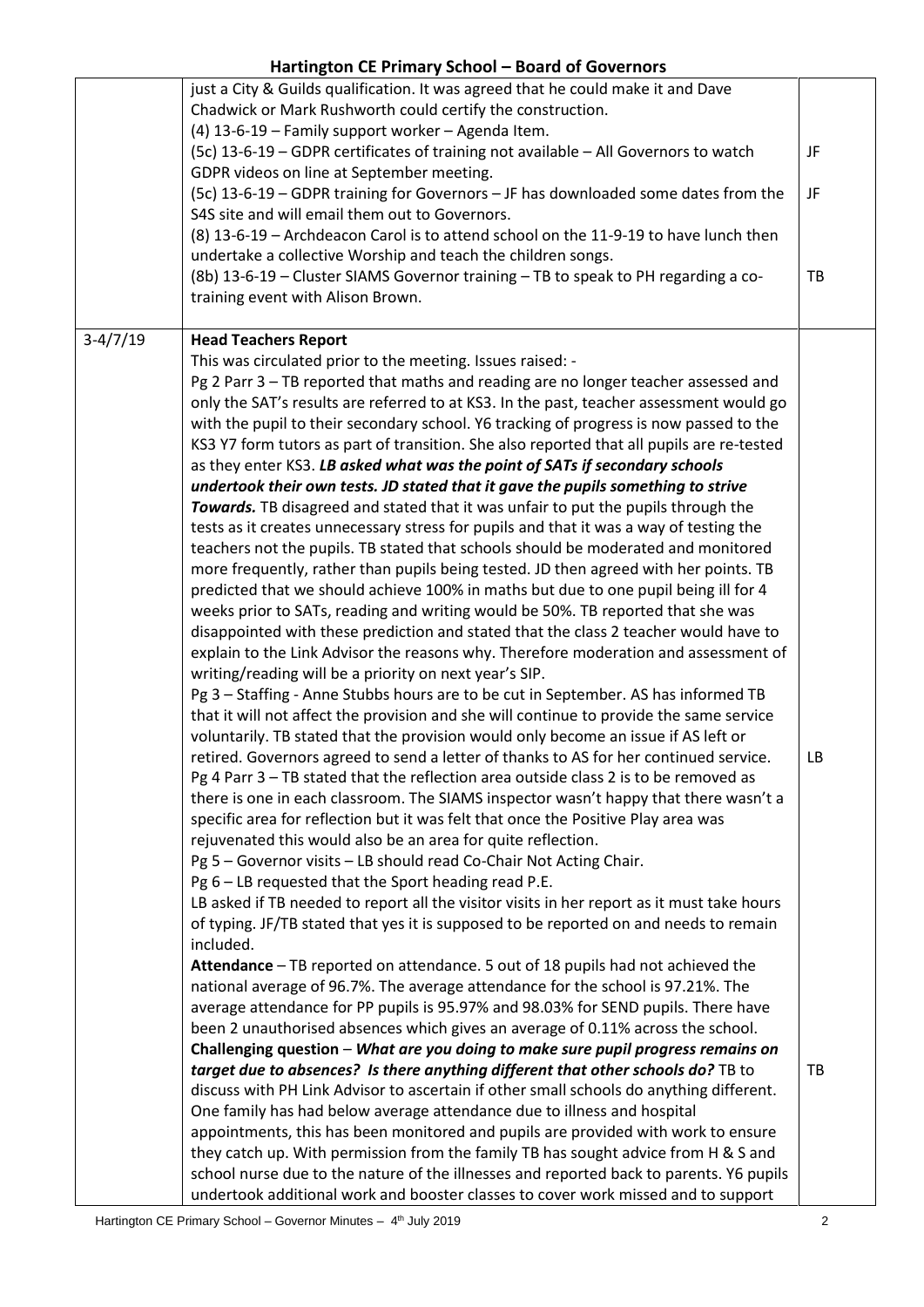|              |    | concepts being embedded.<br>Attendance is reported to parents at the end of each term. Governors suggested that<br>a statement be added to reiterate the importance of attendance.<br>During the monitoring and tracking process it has been highlighted that pupils in class                                                                                  | TB |
|--------------|----|----------------------------------------------------------------------------------------------------------------------------------------------------------------------------------------------------------------------------------------------------------------------------------------------------------------------------------------------------------------|----|
|              |    | 2 are not meeting their projected targets. TB introduced additional support in the<br>form of JF & student Lucie Beard to target writing. Unfortunately, this hasn't had the<br>desired effect as KJW didn't utilise her support staff effectively. Governors asked if it<br>would be possible to move the staff around? TB stated that she isn't an upper KS2 |    |
|              |    | teacher and KJW is not a KS1 teacher. KJW has reported that it is the pupils who are<br>not performing and that it is not her style of teaching which is at fault. TB is to try to<br>address this issue. Barriers to learning can also be affected by home life, worries,                                                                                     |    |
|              |    | transition etc. Due to the needs of the pupils within class 2, TA support will be<br>required in the next academic year. This is to be an agenda item in September.                                                                                                                                                                                            | JF |
| $4 - 4/7/19$ |    | <b>Finance</b>                                                                                                                                                                                                                                                                                                                                                 |    |
|              | 4a | Budget - A letter was received from Abbie Taylor - Patch Officer on the 17-5-19                                                                                                                                                                                                                                                                                |    |
|              |    | stating that the yearend balance for 2018/19 was £60,016, £9,669 higher than                                                                                                                                                                                                                                                                                   |    |
|              |    | expected. As it stands the carry forward will be reduced by £20,384 during the                                                                                                                                                                                                                                                                                 |    |
|              |    | financial year 2019/20. This can fluctuate depending on pupil numbers. It is estimated<br>that the school will have a surplus until 2021/22 then it will have a deficit of £7,006.                                                                                                                                                                             |    |
|              | 4b | Staffing - KJW will remain on 3.5 days with Y4,5 & 6 - in class 2. TB will have Y1 & Y2                                                                                                                                                                                                                                                                        |    |
|              |    | pupils. MT will teach 2 EYFS in class 1 or the hall. 2 mid-year LAC pupils are due to                                                                                                                                                                                                                                                                          |    |
|              |    | start in September, (Y2 & Y4). Stoke - Education Authority have agreed to fully fund                                                                                                                                                                                                                                                                           |    |
|              |    | two TA's for 6 months to support these pupils (£20,000 in total). Cathie Keeley (Lead                                                                                                                                                                                                                                                                          |    |
|              |    | SEND for South Derbyshire) has also informed TB that £6,000 can be released from                                                                                                                                                                                                                                                                               |    |
|              |    | the SEND budget to support the funding of staff for these pupils. TB has contacted the                                                                                                                                                                                                                                                                         |    |
|              |    | TA who covered MT's sick cover with a view to employing her through DCC on a                                                                                                                                                                                                                                                                                   |    |
|              |    | supply basis. We have also contacted Teach Active to find another suitable TA on a                                                                                                                                                                                                                                                                             |    |
|              |    | supply basis as this will make it easier to terminate the cover once the 6 months is                                                                                                                                                                                                                                                                           |    |
|              |    | over. Although Stoke Authority is paying for the TA's they will not work solely with<br>these identified pupils as this will be detrimental to their mental, emotional and social                                                                                                                                                                              |    |
|              |    | wellbeing if the support is withdrawn after six months. The pupils need to become                                                                                                                                                                                                                                                                              |    |
|              |    | familiar with the permanent staff within the school and build relationships with them.                                                                                                                                                                                                                                                                         |    |
|              |    | Both temporary TA's will be full time 9am till 3:30pm until Easter. This provision is to                                                                                                                                                                                                                                                                       |    |
|              |    | allow assessments and tests to be undertaken on the pupils. Results collated will help                                                                                                                                                                                                                                                                         |    |
|              |    | identify the individual provision required if the necessary progress and attainment is                                                                                                                                                                                                                                                                         |    |
|              |    | to be made and included within the GRIPS application. Challenging Question:                                                                                                                                                                                                                                                                                    |    |
|              |    | Governors asked how these two pupils with such high needs would affect the other                                                                                                                                                                                                                                                                               |    |
|              |    | pupil's progress and attainment and why had so many changes to the school had to                                                                                                                                                                                                                                                                               |    |
|              |    | take place? TB assured the governors that although there had been many alterations                                                                                                                                                                                                                                                                             |    |
|              |    | undertaken to accommodate these two pupils her commitment remained to all the                                                                                                                                                                                                                                                                                  |    |
|              |    | pupils already on the school register plus permanent staff. She stated that she had                                                                                                                                                                                                                                                                            |    |
|              |    | informed all agencies involved that if the pupil's behaviour lead to teaching and                                                                                                                                                                                                                                                                              |    |
|              |    | pupil's safety becoming an issue then the suitability of the school needs to be re-<br>addressed. At present very little information about the pupils has been forthcoming                                                                                                                                                                                     |    |
|              |    | from the previous schools and social services regarding their background and a                                                                                                                                                                                                                                                                                 |    |
|              |    | suitable learning pathway to be followed. Challenging Question: Governors asked if                                                                                                                                                                                                                                                                             |    |
|              |    | the schools Exclusion Policy was up to date. TB stated that it was due to be reviewed                                                                                                                                                                                                                                                                          |    |
|              |    | this year.                                                                                                                                                                                                                                                                                                                                                     |    |
|              |    | Both these pupils will be in class 1 due to the Y4 pupil being unable to access KS2                                                                                                                                                                                                                                                                            |    |
|              |    | curriculum. This pupil will require a structured, personalised curriculum. TB stated                                                                                                                                                                                                                                                                           |    |
|              |    | that she has a responsibility to every child in the school and is working closely with                                                                                                                                                                                                                                                                         |    |
|              |    | Cathie Keeley to ensure we provide the correct provision for all children on the SEND                                                                                                                                                                                                                                                                          |    |
|              |    | register. A letter has been sent to the IRO (Independent Reviewing Officer) regarding                                                                                                                                                                                                                                                                          |    |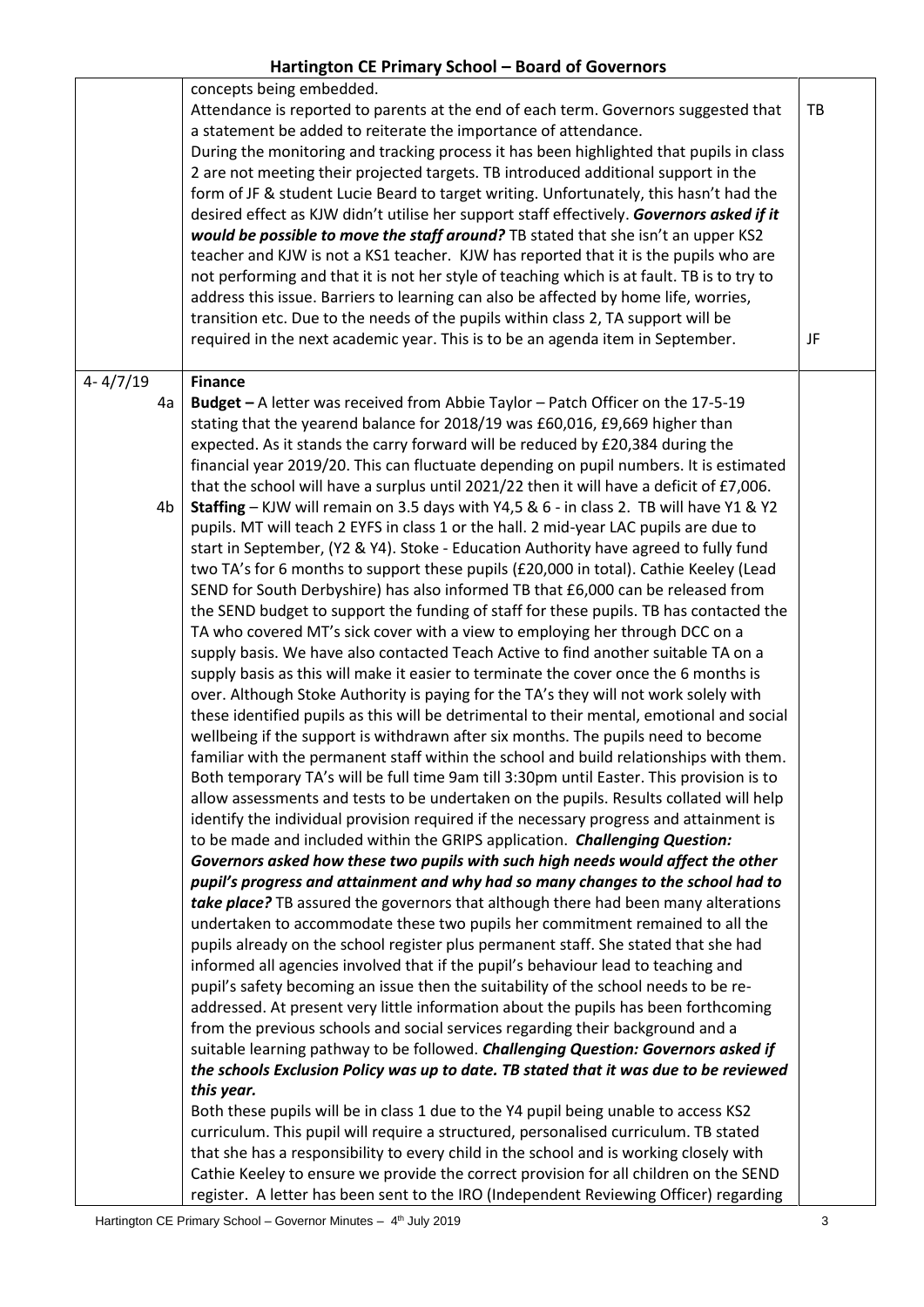|                  | the lack of information received from social services and the children's schools<br>regarding provision, assessments, targets etc. The letter also stressed that Hartington<br>Primary School was a fully inclusive school. The pupil's previous school and the<br>children's social worker have been critical of the time it has taken to ensure the<br>school had met with the safeguarding issues previously raised. They have also stated<br>that the length of time has had a detrimental effect on their learning and behaviour.<br>TB reminded both parties in a recent provision meeting that she had stated back in<br>March when the issues were raised, that the children would only start at Hartington<br>School after the safeguarding measures had been put in place. The pupils will<br>undertake two transition days now the safeguarding work has been completed and<br>will start school at the beginning of the new academic year. Debbie Peacock (Child<br>Protection Manager) has stated that she is unable to support the school until the<br>pupils are in place. Due to the pupil's present needs and recognised conditions it<br>could take up to 2 years before any impact on the children's social, emotional and<br>mental wellbeing is observed. It was reported to TB by BD that at present one child is<br>eager to start school but the other is more reluctant. It has been recognised that staff<br>movement will have to be fluid within the school to accommodate all the SEND needs<br>and teaching of the curriculum throughout the school.                                                                                                                                             |    |
|------------------|--------------------------------------------------------------------------------------------------------------------------------------------------------------------------------------------------------------------------------------------------------------------------------------------------------------------------------------------------------------------------------------------------------------------------------------------------------------------------------------------------------------------------------------------------------------------------------------------------------------------------------------------------------------------------------------------------------------------------------------------------------------------------------------------------------------------------------------------------------------------------------------------------------------------------------------------------------------------------------------------------------------------------------------------------------------------------------------------------------------------------------------------------------------------------------------------------------------------------------------------------------------------------------------------------------------------------------------------------------------------------------------------------------------------------------------------------------------------------------------------------------------------------------------------------------------------------------------------------------------------------------------------------------------------------------------------------------------------------------|----|
| $5-4/7/19$<br>5a | <b>Safeguarding / GDPR</b><br>Premises - The front entrance door has been fitted with a magnetic strip that<br>requires a button to be pushed to be released. It also has an intercom which is linked<br>to a phone in class 1 and the office. This allows the lock to be released if entry is<br>required. The hall, Class 1 and exit to playground doors have all been fitted with<br>Magnetic strips that require a key to turn it off. The entrance to the kitchen has been<br>fitted with a key code lock. At present the doors are not connected to the fire alarm<br>as the panel is too old (DCC were looking into this and the cost, this has since been<br>approved and will be fully funded by them. The work is to be undertaken during the<br>six-week holiday). As a temporary measure they have been fitted with a green box<br>which allows the door system to release. These all meet statutory requirements. TB<br>asked the governors if they would write a letter of thanks to DCC as they have<br>prioritised the safeguarding work over other schools, supported the cost and been<br>truly remarkable.<br>SB & CC raised an issue about the outside kitchen door as it is quite often open. They<br>were worried that people could walk in and get into school before anyone had chance<br>to react. They recommended that this door be kept locked during the school day. TB<br>informed the governors that Mrs Stubbs said that she finds the kitchen gets hot when<br>cooking as the present ventilation is inadequate. It was suggested that a lockable<br>metal curtain which would allow the free flow of air could be installed to ensure the<br>school is in line with safeguarding guidelines. | LB |
| 5b               | GDPR - The new confidential email address for TB has been set up and a letter<br>informing parents sent out. The address is<br><confidentiality@hartington.derbyshire.sch.uk><br/>Following the GDPR audit on Wednesday 12-6-19 a copy of the summary report has<br/>been forwarded to Governors for them to read.</confidentiality@hartington.derbyshire.sch.uk>                                                                                                                                                                                                                                                                                                                                                                                                                                                                                                                                                                                                                                                                                                                                                                                                                                                                                                                                                                                                                                                                                                                                                                                                                                                                                                                                                              |    |
| 5c               | Early Help Offer - Following the Positive Play training the facilitator informed TB<br>about a 'Nurture Group' that is to be formed. This is to be available through DCC S4S,<br>but at present the cost is not known. The group will provide support from a teacher<br>and TA for up to 12 weeks. The school has already signed up for the Positive Play<br>programme, which will support the pupils. It is felt the Nurture Group will support the<br>families. TB requested the governors approve the budget delegated in the past for the<br>EHO to be used to purchase the support of the Nurture Group. This was unanimously                                                                                                                                                                                                                                                                                                                                                                                                                                                                                                                                                                                                                                                                                                                                                                                                                                                                                                                                                                                                                                                                                             | JF |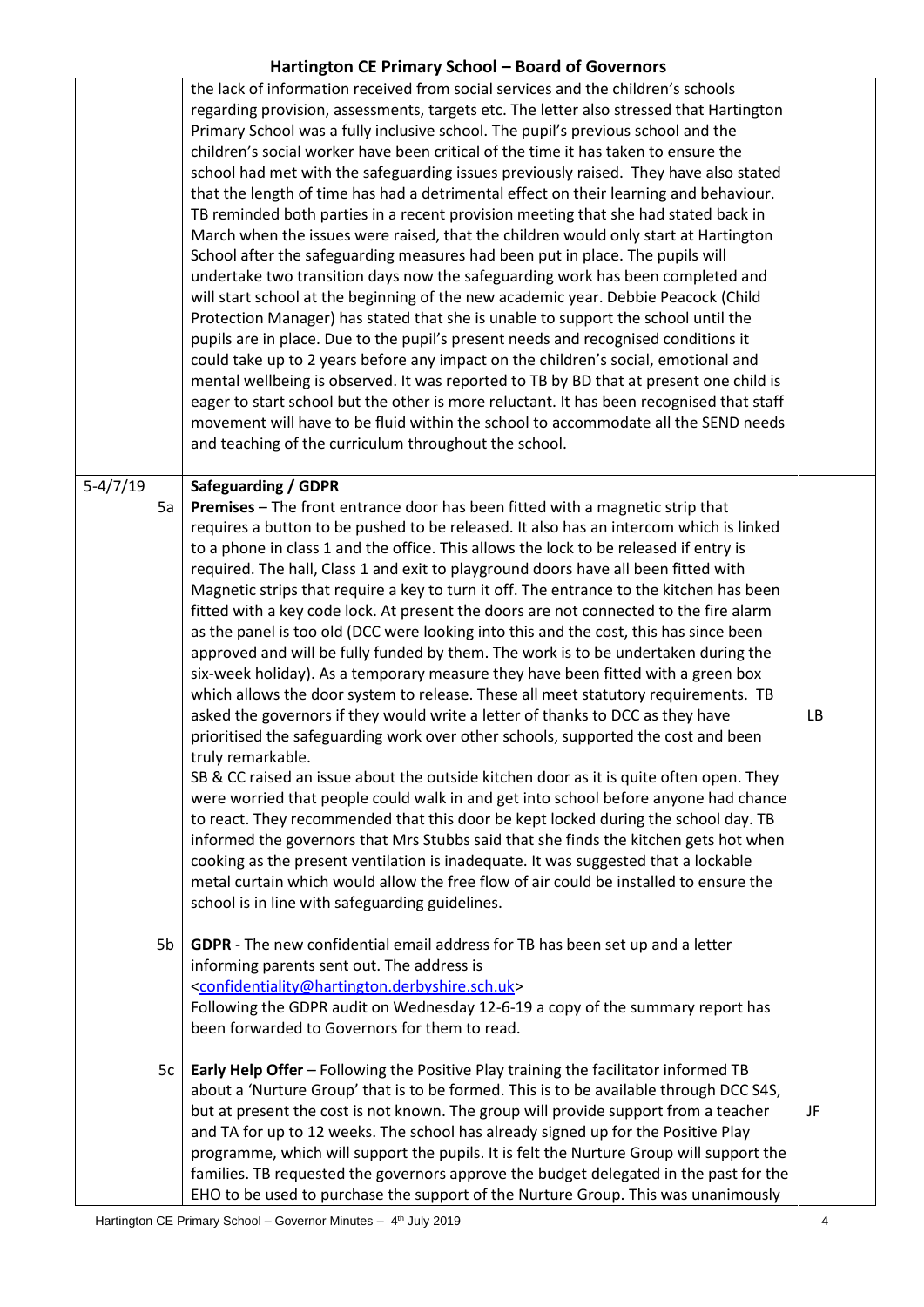|                                            | approved. It was also felt, following a letter received from the DPO regarding the use<br>of alternative provision from external providers, that going with a DCC approved<br>group would mean we were Data Protection Compliant. MT had also spoken to the<br>Head teacher at Taddington who at the present time had not allocated this funding or<br>joined an EHO group of schools.                                                                                                                                                                                                                                                                                                                                                                                                                                                                                                                                                                                                                                                                          |              |
|--------------------------------------------|-----------------------------------------------------------------------------------------------------------------------------------------------------------------------------------------------------------------------------------------------------------------------------------------------------------------------------------------------------------------------------------------------------------------------------------------------------------------------------------------------------------------------------------------------------------------------------------------------------------------------------------------------------------------------------------------------------------------------------------------------------------------------------------------------------------------------------------------------------------------------------------------------------------------------------------------------------------------------------------------------------------------------------------------------------------------|--------------|
| 5d                                         | Training - JF is to forward dates to all governors regarding GDPR training. Also online<br>videos are to be shown at the next Governor meeting in September to help with<br>compliance and make everyone aware of the GDPR.<br>TB & JF attended GDPR training at Buxton Community School on19/6/19. Presenters<br>were Rachel Millward (GDPR for school Project Lead), Clare Wilson/Claire Archibald<br>(DPO for schools) and Heather Toomey (Data manager at Buxton Community School).<br>It was stated during the training that the ICO (Information Commissioner's Office)<br>could cause a school more damage than the Ofsted inspector. The ICO can visit a<br>school without any given notice and if GDPR is not in place can find the school millions<br>of pounds. The GDPRIS is a programme set up to help schools maintain data asset<br>registers, keep them up to date with policies, assess training, report breaches and<br>assure suppliers comply with GDPR.<br>TB & JF have undertaken Safer Recruitment training. KW and LB will also need to | JF<br>JF     |
|                                            | undertake training and JF is to source some.                                                                                                                                                                                                                                                                                                                                                                                                                                                                                                                                                                                                                                                                                                                                                                                                                                                                                                                                                                                                                    |              |
| $6 - 4/7/19$<br>6а<br>6b<br>6c<br>6d<br>6e | <b>Reports</b><br>SEND report<br><b>EYFS report</b><br>Literacy/Numeracy Curriculum reports.<br>KW asked if the % in the EYFS report should read 33% not 25%. TB agreed.<br><b>Breakfast Club report</b><br>SIP Actions - Summer term report<br>TB apologised for the lateness of these reports. It was advised that all governors read<br>them over the coming week and email any queries/questions.                                                                                                                                                                                                                                                                                                                                                                                                                                                                                                                                                                                                                                                           |              |
| $7 - 4/7/19$<br>7a<br>7b                   | <b>SIAMS</b><br>Visitors - reported in Head teacher report.<br>Training - reported in Head teachers report.<br>Following training lead by Alison Brown she reiterated that the SIAMS inspection is a<br>statutory one not an inspection devised by the church.                                                                                                                                                                                                                                                                                                                                                                                                                                                                                                                                                                                                                                                                                                                                                                                                  |              |
| $8 - \frac{4}{7}$ 19                       | PE & SSPF<br>LB queried if the PE impact statement for 2018/19 would be relevant if Ofsted came<br>in the year 2019/20. TB stated that Ofsted would look at previous years' folders etc<br>they would also talk to her and pupils. LB is to complete a summary of the PE & SSPF<br>report for the governors. It was agreed that three reports would be written, made<br>available to governors and placed on the web site per academic year. A spread sheet<br>of the SSPF funding and the impact statement is to be completed before 31 <sup>st</sup> July and<br>placed on the web site. Also the school Games Mark application is to be completed<br>before the 9 <sup>th</sup> August 2019.<br>A question was raised as to what might trigger an Ofsted inspection. TB stated that<br>attendance, data, parents and results could trigger an inspection before the due date.<br>It will be three years in October 2020 since the last inspection.                                                                                                           | LB.<br>LB/JF |
| $9-13/6/19$                                | Correspondence:<br>A list of all the correspondence since June 2019 was read out to the governors. (All<br>letters on file)<br>An application for absence letter was received but was declined and recorded as                                                                                                                                                                                                                                                                                                                                                                                                                                                                                                                                                                                                                                                                                                                                                                                                                                                  |              |